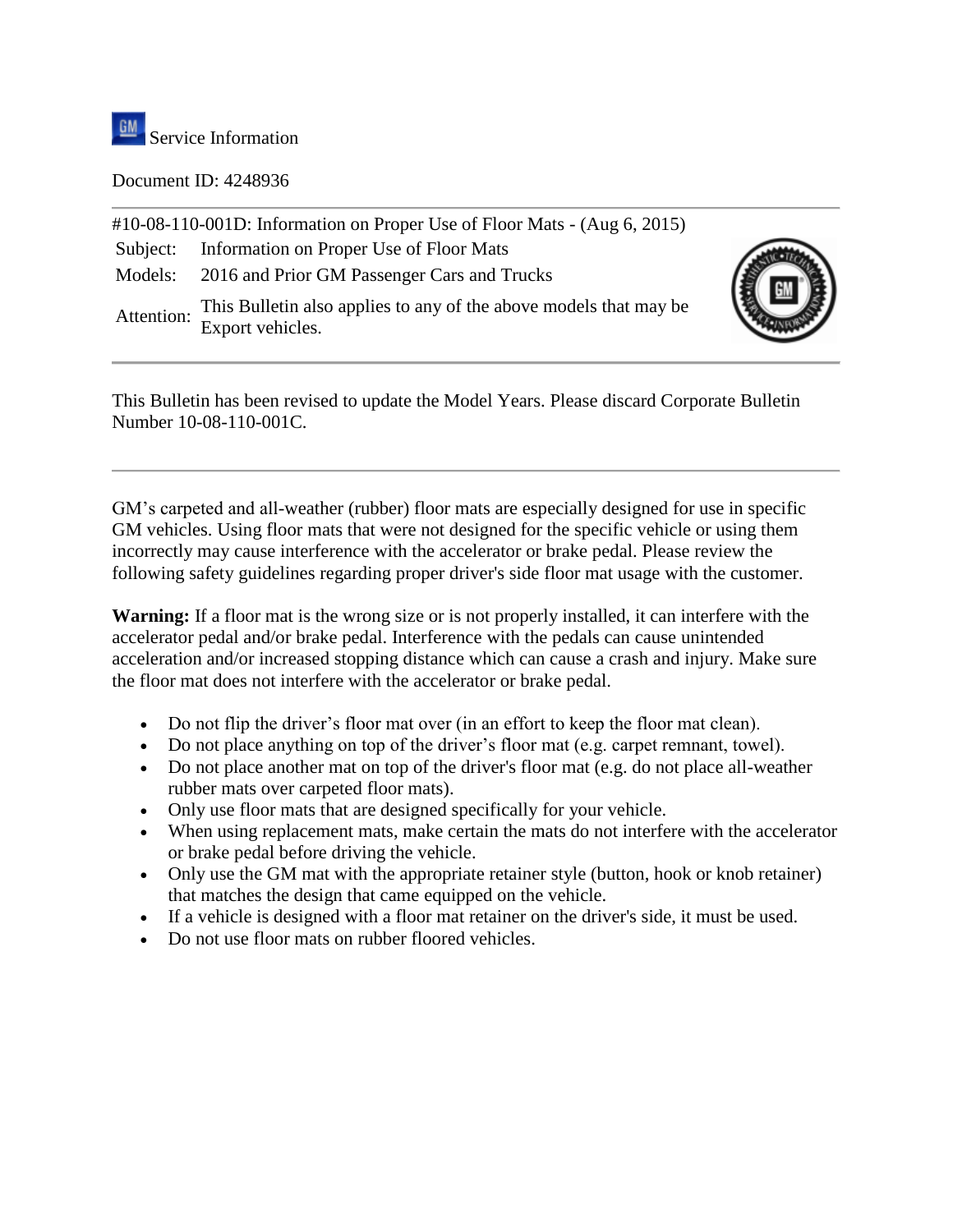

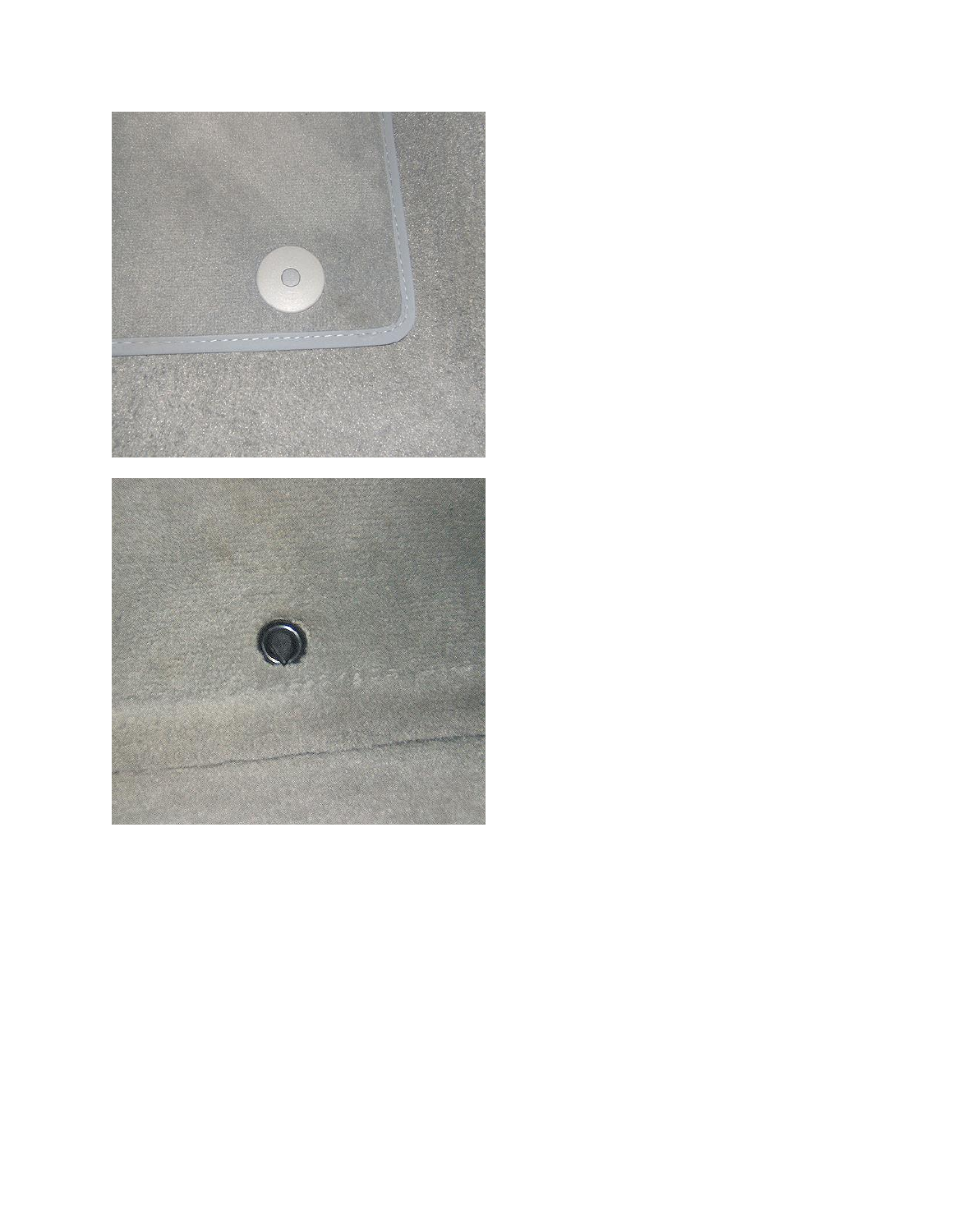

If your vehicle is equipped with a floor mat retaining button(s), hooks(s) or knob(s), make certain the mat is installed correctly and according to the instructions.